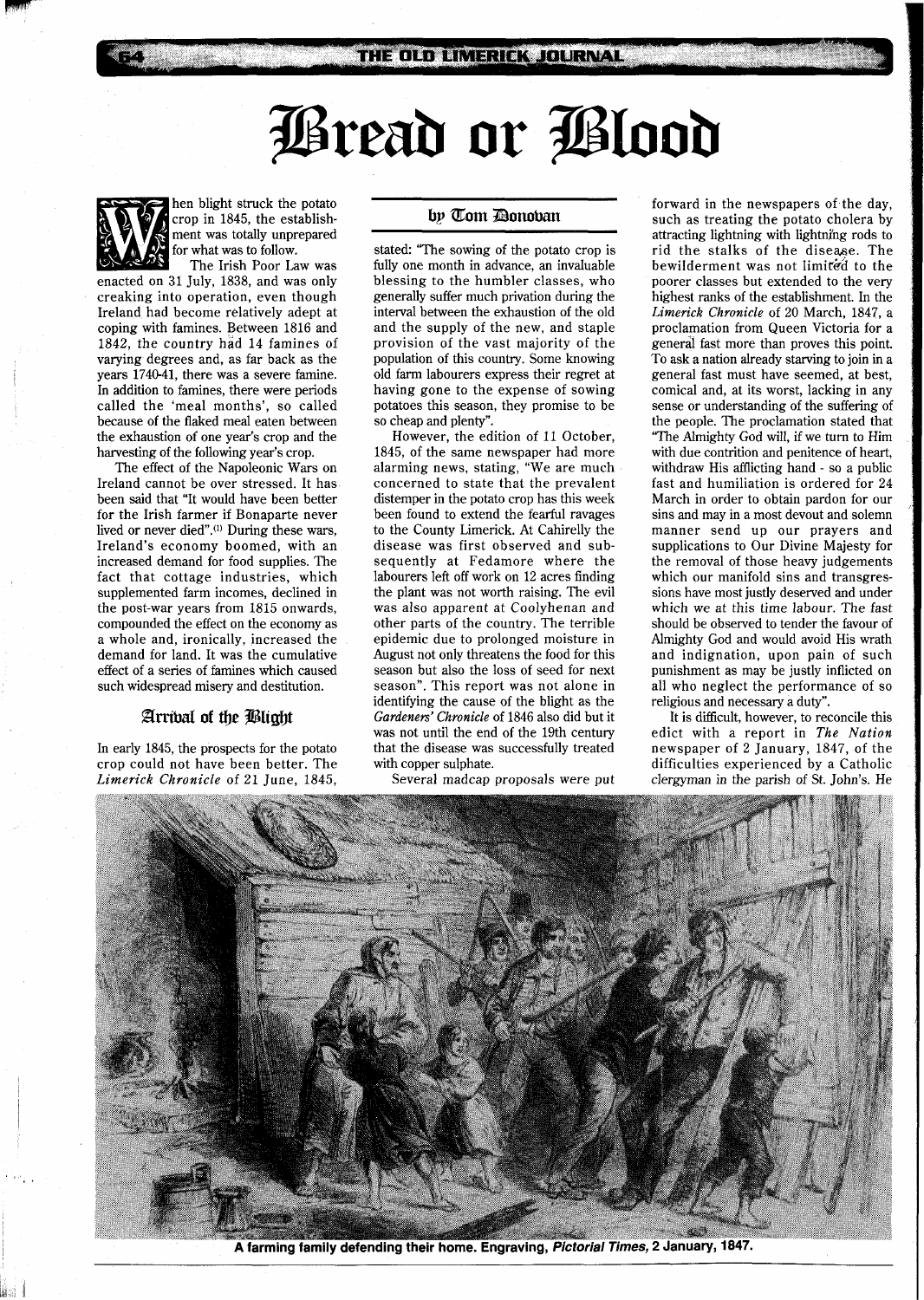was called upon to minister at the deathbeds of seven people dying of starvation. They all lived in similar conditions: no beds, scarcely any clothing, the children quite naked and no food. In two households, grown-up girls had come home from service, their former employers being unable to retain them. One family had a daughter dying of fever; her father, John Holmes, began to cry and said, "there was a dimness in his sight and he was afraid he would go mad before night from hunger". His wife staggered about the floor from exhaustion. The benevolence of John Russell (merchant) gave momentary relief in each case. It was noted that in one house the clergyman could not procure a light to administer the rites of religion to a dying woman, nor could the loan of a candle be obtained in the neighbourhood. One can only deduce that the candles, being made of tallow, were long since eaten. There were several incidents of theft of candles from churches and one from a shopkeeper in Newmarketon-Fergus, which the *Limerick* Reporter of 9 January, 1849, reported: "A Case For Punch: A woman entered the shop of Thomas Cane while he sat at the counter,

#### 'Work not Soup'

took the candle deliberately from before

him, blew it out, and stole it".

In a commentary on the failed rebellion of 1848, William Smith O'Brien stated: "The people preferred to die of starvation at home, or flee as voluntary exiles to other lands, rather than fight for their lives and liberties".<sup>(2)</sup> While this statement might well hold true in respect of organised rebellion, the people did resort to violence in some cases when starvation threatened their lives. The death of Daniel O'Connell in 1847, the failed rebellion in 1848 and the destitution and poverty connected with the ongoing famine seemed to reduce the violence to controllable, sporadic outrages. These outrages could be categorised under two main headings, one in which the people were driven to crime from starvation and the other where they were driven to humiliation on the public works schemes.

In March, 1847, it was decided to phase out the public works schemes in favour of outdoor relief schemes. Initially, this meant twenty percent of workers were laid off until the schemes were finally wound down. But the system of providing work for low pay, however unsatisfactory or overburdened, was more favourable to the people than the restricted relief or soup kitchen schemes.

The news of the ending of the public works was greeted with violent outbursts.@) In March, 1847, a number of attacks occurred. In Newmarket-on-Fergus, workers attacked Mr. Fishbourne, an inspector, and would probably have murdered him were it not for the timely interference of Sir Lucius O'Brien. In Meelick and Kilquane, the men on the works struck and came into Limerick, threatening another inspector Captain

**FAMINE EDITION** 



**Daniel O'Connell in old age.** 

O'Brien. All men on the public works in Limerick struck and marched through the streets of the city to the residence of the mayor, who appears to have appeased them, as they returned to work again. $(4)$ 

Several men from Ballycahane, near Croom, Co. Limerick, went on trial in March, 1847, for stoning William Townshend, Superintendent of Public Works.(5) In April, 1847, Richard Mason, Inspector of Public Works at Glin, was attacked by a-party of labourers for implementing a new rule compelling them to come to work at 6 o'clock instead of 8 o'clock. This rule was part of a circular issued by the Board of Works on 12 March, 1847, including the twenty percent reduction in numbers of employees.@)

The men of Meelick were not satisfied after they struck in March and, in May, 1847, on being discharged from public works, they proceded to Mr. Delmege J.P., declaring "they should get work and they would not tolerate soup, porridge, and could not or would not live on one pound of meal in 24 hours". They then went to the parish soup kitchens and destroyed the boiler, utensils and tore the books naming those to be relieved. The men were two hundred in number but, by the time they reached Ardnacrusha, the crowd had increased to six hundred. The police arrested Pat Griffin, who was in the act of breaking the boiler with a stone hammer, whereupon the crowd, in an attempt to rescue him, broke the windows of the barrack and were demolishing the doors when the police fired forty rounds, severely wounding two men and dispersing the crowd. In mitigation, Griffin stated that neither he nor many of the people assembled had eaten any food for two or three days.<sup>(7)</sup>

As evidenced by the outrages outlined above, the people were not happy with the replacement of the public works schemes as the humiliating conditions set in order to claim outdoor relief under the 'Soup Kitchen' Act meant that people had to prove they were destitute before they were fed. The famous "Gregory" clause inserted by William H. Gregory meant that if a householder owned over one rood of land (a quarter of an acre), the entire family was refused relief. A lesser known clause inserted by Gregory meant that if a tenant who was rated at less than *E5* gave up his land to the landlord, he and his family would be assisted to emigrate by the landlord and the board of guardians. While well meaning, it was mainly in the interest of the landlord clearing system.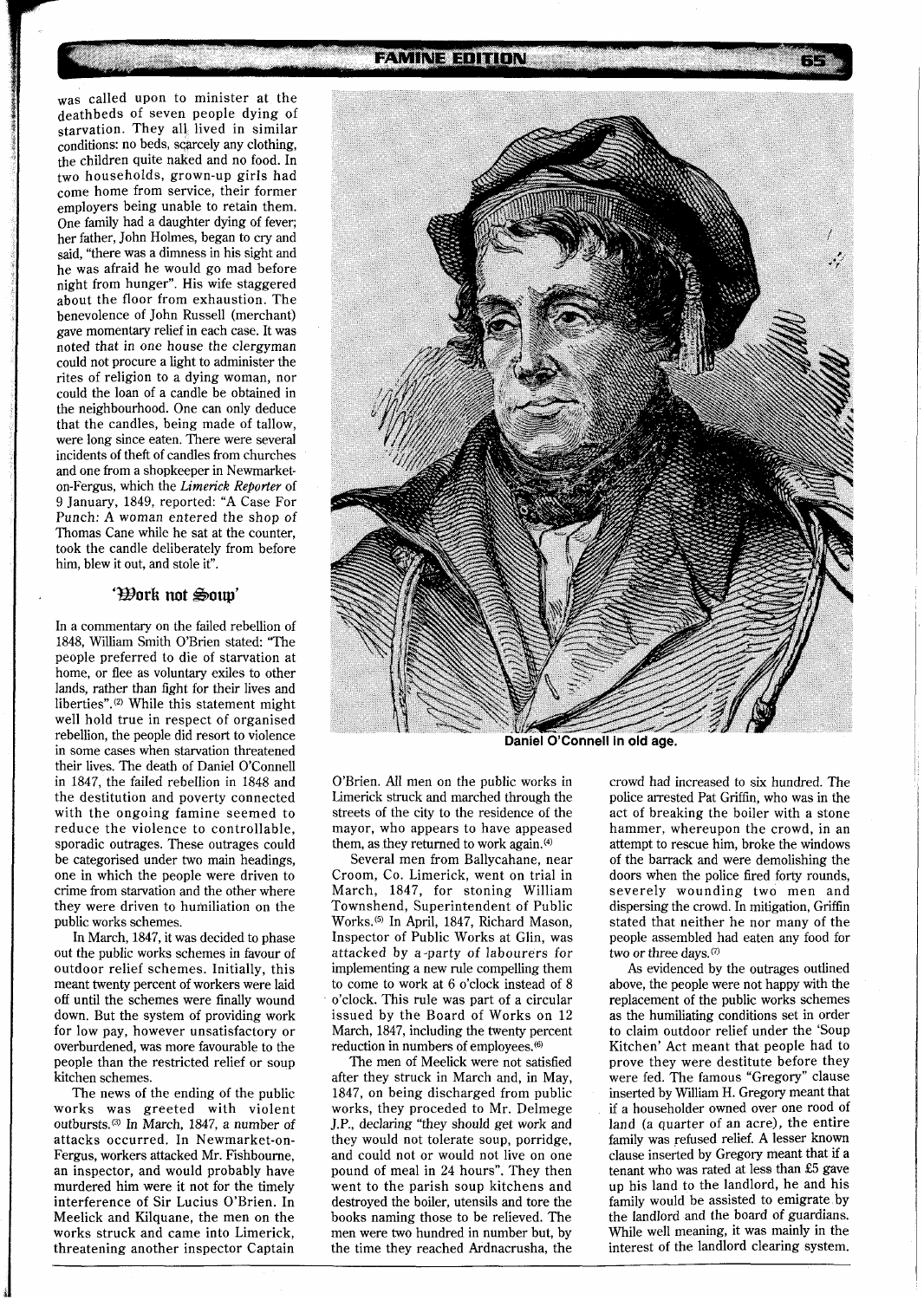THE OLD LIMERICK JOURNAL



Gregory's 'quarter-acre' clause was passed in the House of Commons by 119 votes to nine, and among the nine were two West Limerickmen, William Smith O'Brien and Sir De Lacy Evans.<sup>(8)</sup>

 $\pi$ 

## 'Bread or Blood'

The absolute hunger of the people led to several attacks on bakeries and flour and corn depots. It is not difficult to imagine how the smell of freshly baked bread would incite a starving mob to commit robbery. Employees of bakeries and flour mills were advised not to appear in public in their work clothes lest they be attacked by starving wretches.

In January, 1847, some boys raided the bread shop of Pat Coughlan, Broad Street, Limerick, and succeeded in taking eighty loaves of bread.<sup>(9)</sup> A mob then gathered but they desisted from further violence when they were addressed by some clergy. The mob followed the mayor to the courthouse asking for employment, and he promised to do all in his power to help them. When all was over, Colonel Mansell, the military magistrate, turned out troops on horse and foot as if the city was in a state of siege. Troops were stationed at Bank Place, the Potato Market and at <sup>I</sup>George's Quay. At Baal's Bridge there was a party of police and the military were marching in all directions. After an hour spent waiting, when they saw they had no business to execute, the troops marched over Baal's Bridge to the jeers of small boys. **As** the mounted troops passed over the bridge, they met a coffin on a cart, and the people following gave ironical cheers.<sup>(10)</sup> Colonel Mansell later tried to defend his actions and explain the The Corbally mill of John Norris Russell.

posturings of his garrison troops.<sup>(11)</sup>

In March, 1847, a number of men violently attacked the mill of William Wheeler, Ballinacurra, and stole four bags of meal.<sup>(12)</sup> In May, 1847, there were several attacks on bread carts and shops in Irishtown, George's Street and on Mr. Dawson's bread-cart in Henry Street. One small boy was observed ravenously eating a loaf in the midst of his flight. **A** large number of starving people were put in jail, which seemed preferable to them. The city was on a state of alert, as it was threatened that dismissed labourers from the public works would come into Limerick and attack the stores, as they had held a large meeting in Carrigogunnell.(13)

At the same time, several similar attacks were made in County Limerick. Seven carts of flour belonging to David Roche, Carass, and four loads of Indian meal from-Mr. Lyons' mill, Croom, were being escorted by police to Ballingarry, when 500 men and women attacked the convoy near Kilmacow. When they were told the supplies were for the Relief Committee at Ballingarry, they took only one cart-load. Twenty-six cart-loads of meal, being transported from Mr. Ryan's mill in Bruree to Rathkeale, were plundered by a mob and some police were injured.<sup>(14)</sup> Three men were later convicted and sentenced to six months' imprisonment for the attack.<sup>(15)</sup>

On the same day as the attack, 300 people from Knockfierna Hill drove off fifty cattle and only gave up when they were promised work by the local curate. The day after, twenty-six bags of flour and meal were taken from Enright's mill in Croagh.<sup>(16)</sup> In February, 1850, the breadcarts of Mr. Bannatyne and Mr. Ryan of Bruree were attacked, and the police escorted these carts thereafter. (17)

Some days later, these sporadic attacks erupted into a major disturbance when a large crowd left the workhouse and crossed into the city by Thomond Bridge crying 'bread or blood'. They attacked numerous bread-shops all over the city and were chased by the police. They broke windows of shops and private houses. Some shopkeepers, fearing attack, gave bread to the rioters. There was scarcely a yard gate in the city that was not chalked in large letters with 'Bread or Blood'. At the subsequent petty sessions a number of the rioters were fined £5 each or two months' imprisonment with hard labour. It was hardly a difficult choice as the men were so driven to crime by destitution that it may be presumed they took the latter option.<sup>(18)</sup>

On 15 January 1847, the *Limerick Reporter* published this poem, signed 'J.P.L.', under the heading: The Starving Irish, The Irish Labourers' *Pater Noster. In te Domine, sperari'.* 

*Give us this day our daily bread, Father in mercy hear our prayer, All hope in human aid is fled, We sink in deep despair.* 

*Our little ones scream out with pain, And clamour to be fed, Father, they cry to us in vain* - *Give us our daily bread.* 

*O'er the gaunt infant at the breast* - *The mother bows her head, The fount is dry, in vain 'tis prest -Give us our daily bread.*